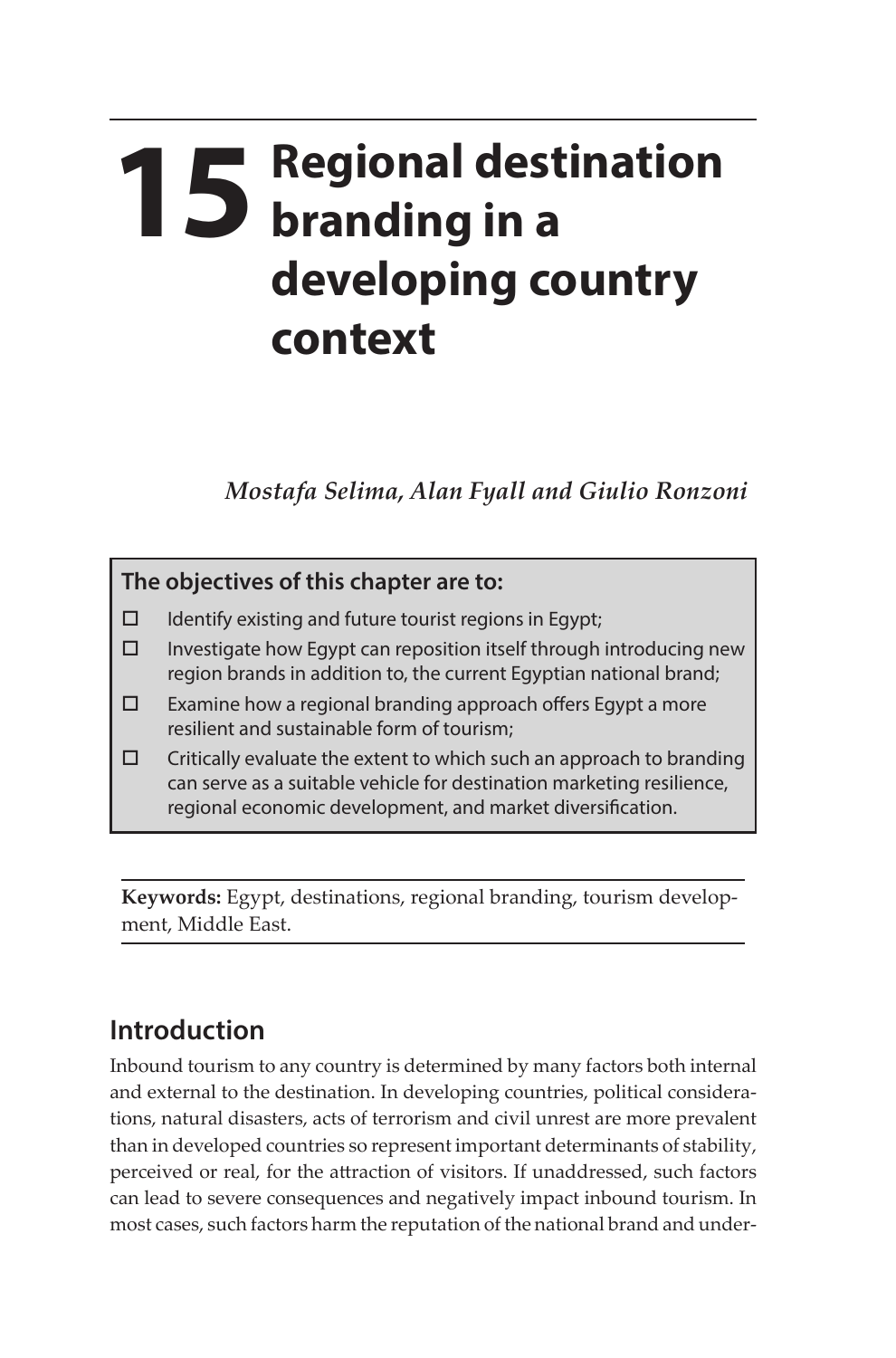mine expectations of levels of safety and security, and negatively impact the perceptions by visitors of the destination(s). Such negative instances more often than not disrupt operations in the tourism industry and, in turn, lead to a decline in arrivals and, therefore, much-needed tourist receipts.

Egypt is one of many countries which has had to handle such negative forces in recent years and which has been forced to act quickly to mitigate serious damage to its tourism industry. Although Egypt has been subject to instances of terrorism that have negatively impacted tourism, the events of January 25, 2011 (the Egyptian Revolution which formed part of the Arab Spring set of uprisings), served as the catalyst for the country to disassociate itself from its negative experience of political turmoil and violence including terrorist attacks, public unrest, and imposed curfews. Unlike natural disasters, which tend to be more instant, political problems can continue to linger and have longer-term negative impacts on a destination's reputation (Amara, 2016). One such solution to this is the adoption of regional branding strategies in a country context as a means to more equally spread the benefits, and associated risks, with tourism and create a branding platform which is designed to be more resilient and responsive to future crises than single, national-destination branding strategies (Avraham and Ketter, 2008). This has been the approach adopted by Egypt, one of the developing world's most important destinations, with it contributing to the wider economic and social-cultural development of the country.

### **Aims and objectives/questions**

The aim of this chapter, therefore, is to examine how applying the regional branding concept in Egypt, serves as a vehicle for diversifying the product and markets, and attracting more tourists. It aims to:

- Identify those tourist regions in Egypt;
- Examine how the regional branding offers Egypt a more resilient and sustainable form of tourism;
- Investigate how Egypt can reposition itself through introducing new regions brands in addition to, the current Egyptian national brand.

The chapter will review the theoretical approaches of brand building and examine the potential branding opportunities behind the adoption of a regional branding strategy in Egypt. Moreover, the chapter will question how such a strategy contributes to the wider development of tourism in Egypt and critically evaluate the extent to which such branding can effectively serve as a suitable vehicle for destination marketing resilience, regional economic development, and market diversification. Before that, the section that follows introduces a brief synthesis of the core literature in the domains of branding, destination branding, place and region branding.